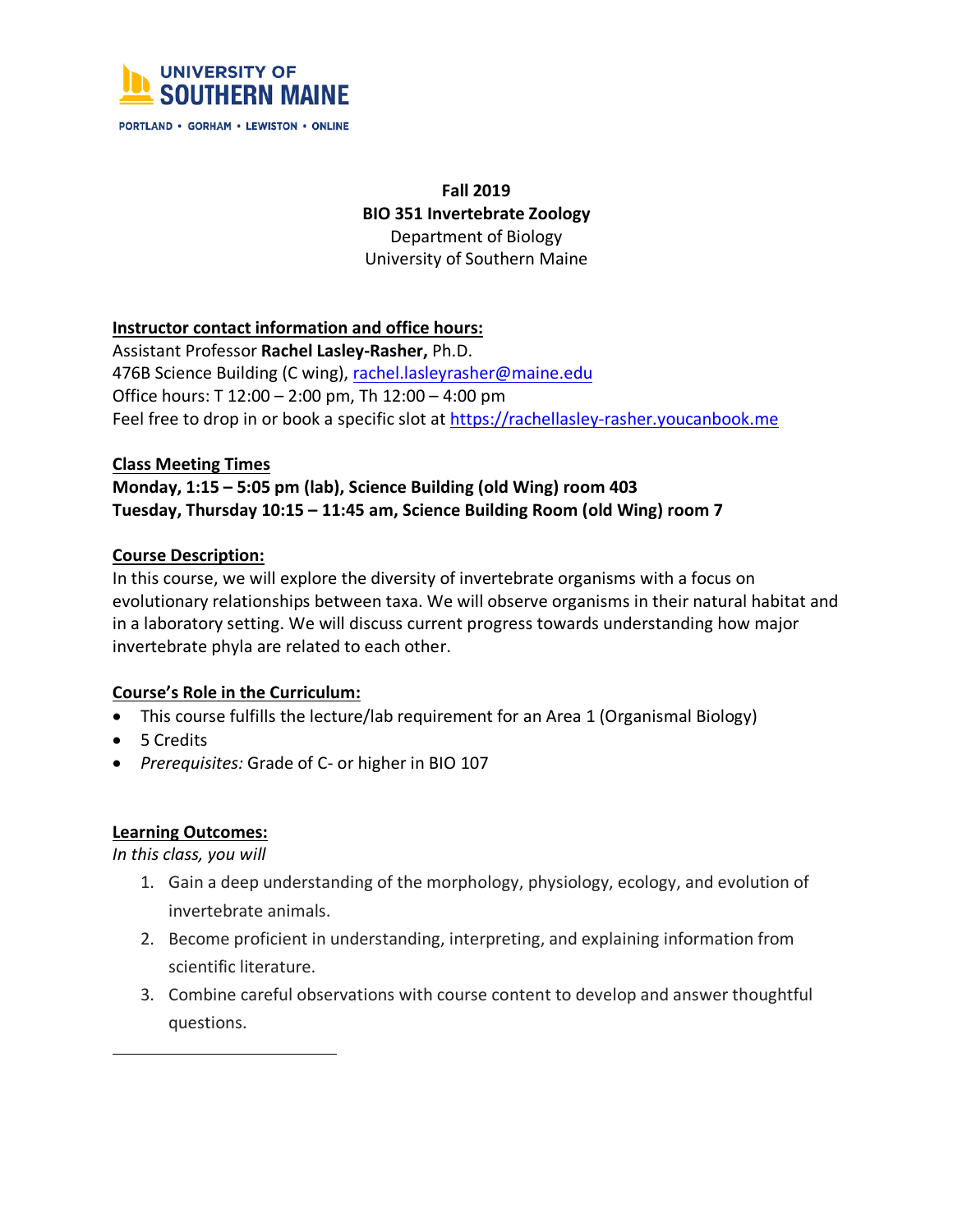# **Course Materials:**

REQUIRED:

Pechenik, J.A.., 2015. Biology of the Invertebrates. McGraw-Hill Education, New York, NY. Seventh Edition

Lab Manual – A custom lab manual that can only be purchased through the bookstore. Order immediately as there will be a time lag due to printing.

Virtual Bookstore URL: https://usm.ecampus.com/

eCampus Online Customer Service URL: https://usm.ecampus.com/help/contact-us

## **Class Schedule:**

| Wk             | <b>Date</b>       | Lecture                                                                                                       | Lab                                                             | <b>Assignments Due</b>                            |
|----------------|-------------------|---------------------------------------------------------------------------------------------------------------|-----------------------------------------------------------------|---------------------------------------------------|
| $\mathbf{1}$   | Sept 2 - 6        | Sept 3 Tu: Course Introduction &<br>Ch. 1 INTRODUCTION AND ENVIRONMENTAL<br><b>CONSIDERATIONS</b>             | Sept 2 M:<br>No lab                                             | Tues: Favorite<br>invertebrate<br>$animal - why?$ |
|                |                   | Sept 5 Th: Ch. 2 INVERT CLASSIFICATION AND<br><b>RELATIONSHIPS</b>                                            |                                                                 |                                                   |
| $\overline{2}$ | Sept 9 - 13       | Sept 10 Tu: Paper discussion 1: Dunn et al. 2014<br>- Find on Blackboard<br>Discussion Lead - Kevin McGann    | Sept 9 M: Inverts<br>in the<br>environment:<br>Rocky intertidal | Tues: Worksheet<br>for paper<br>discussion        |
|                |                   | Sept 12 Th: Ch. 3 THE PROTISTS<br>Species of the Day - Kevin McGann                                           | & soft<br>sediment (field<br>trip)                              |                                                   |
| 3              | Sept 16 - 20      | Sept 17 Tu: Guest lecture by Dr. Nicole Poulton,<br><b>Bigelow Lab for Ocean Sciences</b>                     | Sept 16 M:<br>Unicellular<br>Eukaryotes                         | $Th - Q & A Doc.$<br>Check #1 due by<br>midnight  |
|                |                   | Sept 19 Th: Ch. 4 THE PORIFERANS &<br><b>PLACOZOANS</b><br>Species of the Day -                               |                                                                 |                                                   |
| 4              | Sept 23 - 27      | Sept 24 Tu: Ch. 5 INTRO TO HYDROSTATIC<br><b>SKELETON</b><br>& Ch. 6 THE CNIDARIANS<br>Species of the day $-$ | Sept 23 M:<br>Sponges &<br><b>Radiate Animals</b>               |                                                   |
|                |                   | Sept 26 Th: Ch. 8 THE PLATYHELMINTHS<br>Species of the day -                                                  |                                                                 |                                                   |
| 5              | Sept $30 - Oct 4$ | Oct 1 Tu: Paper discussion 2: Sears et. al 2012 -<br>Find on Blackboard<br>Discussion Leader-                 | Sept 30 M:<br>The Flatworms                                     | Tues: Worksheet<br>for paper<br>discussion        |
|                |                   | Oct 3 Th: Exam Review & Ch. 12 THE MOLLUSCS                                                                   |                                                                 |                                                   |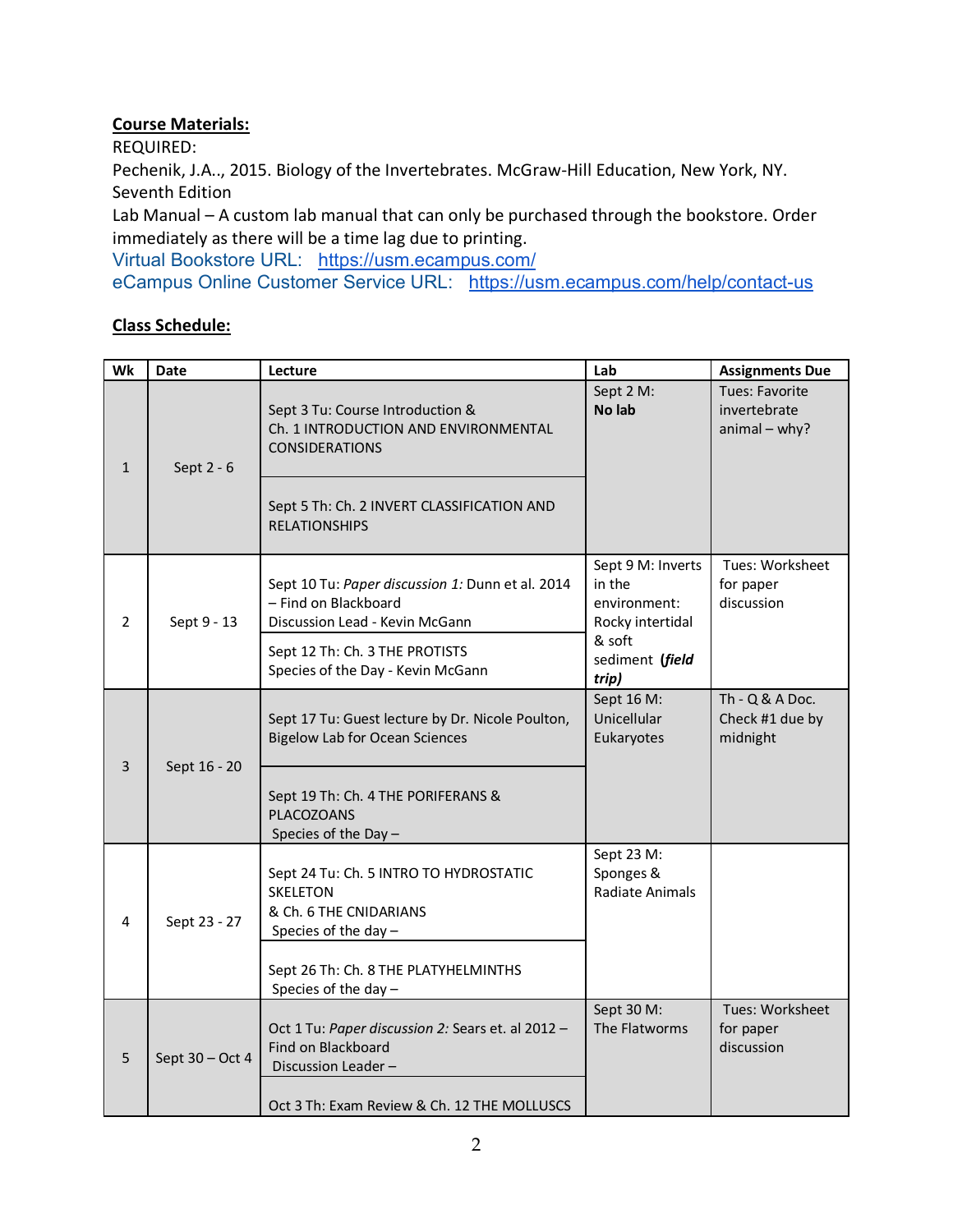|    |                  | Species of the Day-                                                                             |                                                |                                                  |
|----|------------------|-------------------------------------------------------------------------------------------------|------------------------------------------------|--------------------------------------------------|
| 6  | Oct 7 - 11       | Oct 8 Tu: EXAM 1 (Ch. 1 - 8), excluding Ch. 7                                                   | Oct 7 M: The<br><b>Molluscs</b>                | $Th - Q & A Doc.$<br>Check #2 due by<br>midnight |
|    |                  | Oct 10 Th: Ch. 12 THE MOLLUSCS<br>Species of the Day -                                          |                                                |                                                  |
| 7  | Oct 14 - 18      | Oct 15 Tu: Fall Break, No lecture                                                               | Oct 14 M: Fall<br>Break, No lab                | Th - Worksheet<br>for paper<br>discussion        |
|    |                  | Oct 17 Th: Paper Discussion 3: Amodio et al.<br>2019 - Find on Blackboard<br>Discussion Leader- |                                                |                                                  |
| 8  | Oct 21 - 25      | Oct 22 Tu: Ch. 13 THE ANNELIDS<br>Species of the Day -                                          | Oct 21 M: The<br>Annelids                      |                                                  |
|    |                  | Oct 24 Th: Ch. 14 THE ARTHROPODS<br>Species of the Day -                                        |                                                |                                                  |
| 9  | Oct $28 - Nov 1$ | Oct 29 Tu: Guest lecture by Dr. Joseph Staples,<br>Dept. of Env. Sci. & Policy, USM             | Oct 28 M: The<br>Chelicerates &<br>Crustaceans | $Th - Q & A Doc.$<br>Check #3 due by<br>midnight |
|    |                  | Oct 31 Th: Ch. 14 THE ARTHROPODS<br>Species of the Day -                                        |                                                |                                                  |
| 10 | Nov 4 - 8        | Nov 5 Tu: Exam Review & Paper Discussion<br>4: Waller et al. 2017<br>Discussion Leader-         | Nov 4 M: The<br><b>Insects</b>                 | Tu - Worksheet<br>for paper<br>discussion        |
|    |                  | Nov 7 Th: Exam 2 (Ch. 12 - 14)                                                                  |                                                |                                                  |
| 11 | Nov 11 - 15      | Nov 12 Tu: Ch. 16 THE NEMATODES<br>Species of the Day -                                         | Nov 11 M: No<br>lab                            |                                                  |
|    |                  | Nov 14 Th: Ch. 19 THE LOPHOPHORATES & Ch.<br><b>20 THE ECHINODERMS</b><br>Species of the Day -  |                                                |                                                  |
| 12 | Nov 18 - 22      | Nov 19 Tu: Paper Discussion 5<br>Discussion Leader-                                             | Nov 18 M: The<br>Echinoderms                   | Tu - Worksheet for<br>paper discussion           |
|    |                  | Nov 21 Th: Ch. 20 THE ECHINODERMS<br>Species of the Day -                                       |                                                | $Th - Q & A Doc.$<br>Check #4 due by<br>midnight |
| 13 | Nov 25 - 29      | Nov 26 Tu: Guest lecture by Dr. Doug Rasher,                                                    | Nov 25 M: Lab<br>Practical                     |                                                  |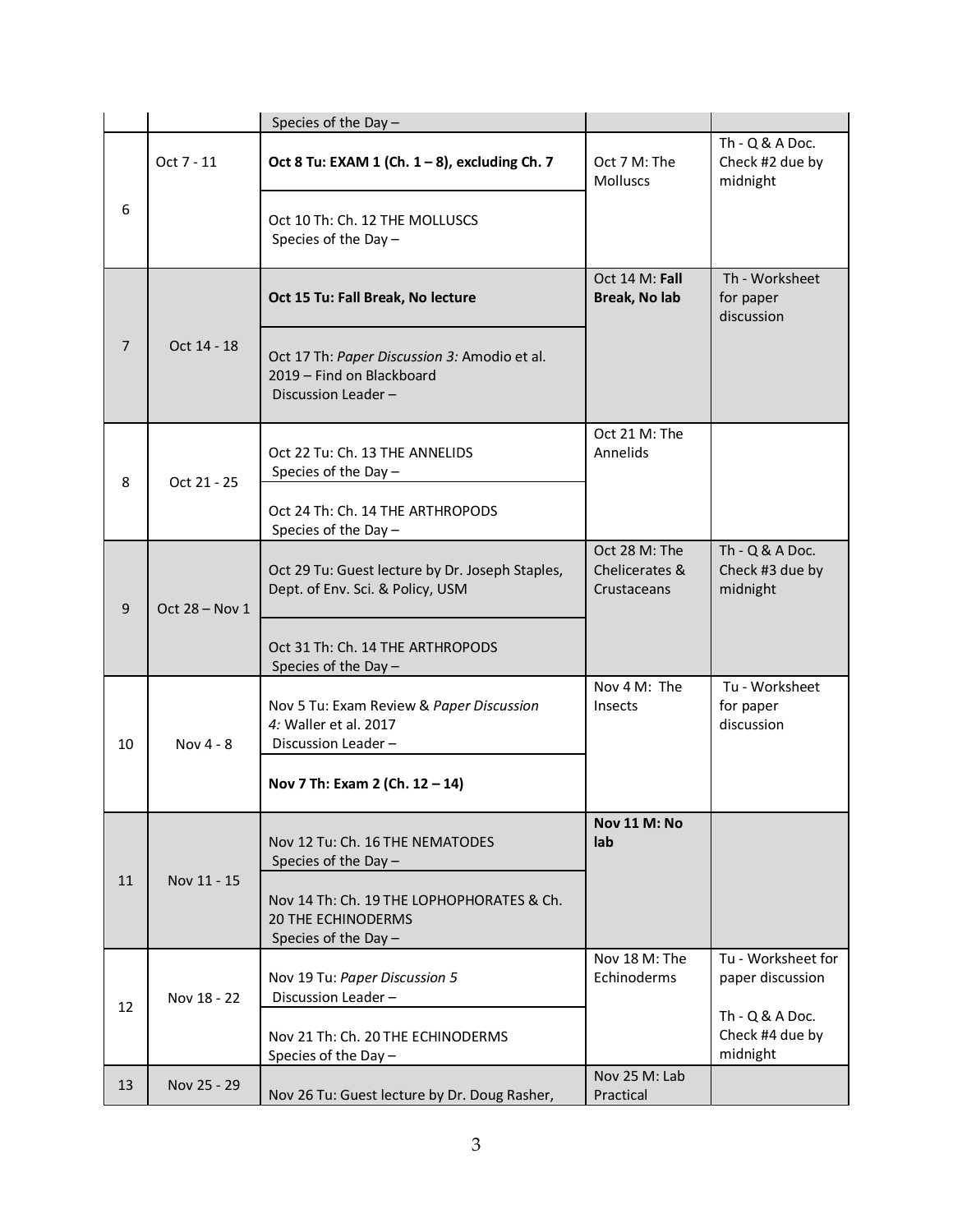|    |              | <b>Bigelow Laboratory for Ocean Sciences</b>                                                                                                     |                                                      |                                                                                         |
|----|--------------|--------------------------------------------------------------------------------------------------------------------------------------------------|------------------------------------------------------|-----------------------------------------------------------------------------------------|
|    |              | Nov 28 Th: Thanksgiving Break                                                                                                                    |                                                      |                                                                                         |
| 14 | Dec $2 - 6$  | Dec 3 Tu: Paper Discussion 6<br>Discussion Leader -                                                                                              | Dec 2 M: Field<br>Trip to Seacoast<br>Science Center | $M - Notebooks$<br>due at the end of<br>lab                                             |
|    |              | Dec 5 Th: Ch. 21 NONVERTEBRATE CHORDATES<br>Species of the Day $-$                                                                               |                                                      | Tu - Worksheet for<br>paper discussion<br>$Th$ – Final paper<br>due by midnight         |
| 15 | $Dec 9 - 13$ | Dec 10 Tu: Ch. 24 INVERTEBRATE<br>REPRODUCTION AND DEVELOPMENT<br>Species of the Day $-$<br>Dec 12 Th: Paper Discussion 7<br>Discussion Leader - | Dec 9 M:<br>Presentations                            | Th - Worksheet<br>for paper<br>discussion/<br>Q & A Doc. Check<br>#5 due by<br>midnight |
| 16 | Dec          | <b>Final Exam</b>                                                                                                                                |                                                      |                                                                                         |

### **Student Assessment and Deadlines:**

#### **Tests**

Your knowledge will be assessed with three tests (each worth 15%). Each test may include a combination of question types, including multiple choice, matching, short answer, graph interpretation, diagraming, graphing, and applying concepts learned to new situations. You will display your comprehension of material, but more importantly, your ability to interpret, synthesize, apply, and evaluate information based on that comprehension.

## **Paper Discussion (Presentation & Leading Discussion)**

We will have paper discussions periodically throughout the semester. Depending on the number of students in the class, you will each lead a paper discussion (solo or in pairs). Your tasks will be to give a slide presentation (maximum 15 min) providing necessary background information for the paper and outlining major points. You will also be in charge of facilitating the class discussion by asking questions. On Blackboard, you will find a signup sheet, assignment information, along with a rubric. \*\*\*Note, that there will be no make up for missing your discussion lead day.

#### **Paper Discussion (Worksheet & Participation)**

When you are not leading a paper discussion, you are still expected to fully participate. That means having thoroughly read the paper ahead of time and having completed the worksheet. On the day of the paper discussion, you will bring a printed (or hand-written) copy of the completed worksheet to be used during discussion and handed in at the end of class. Additionally, you will each be assigned a particular portion of the paper to explain (i.e.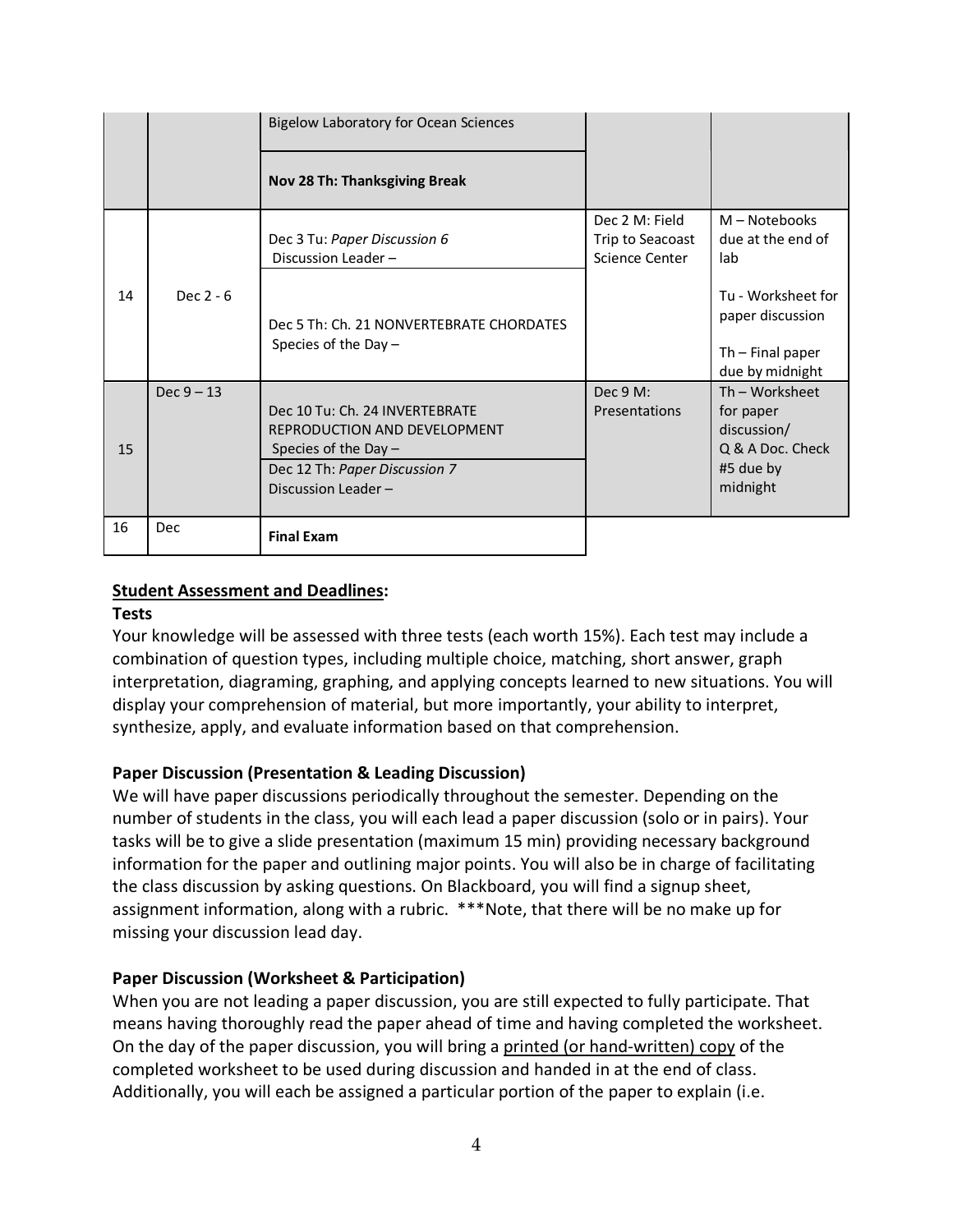explaining a figure, or describing a technique). Your verbal participation as well as the worksheet will be graded. \*\*\*Note, that if you miss a paper discussion (on a day when you aren't leading) your overall grade will be reduced by 2%. Under very rare circumstances, you may reduce or avoid this penalty by 1) sending your discussion answer to the discussion leader before class, 2) sending your completed worksheet to Dr. Lasley-Rasher and 3) completing an additional makeup assignment that is due one week after your missed class. It is your responsibility to reach out to Dr. Lasley-Rasher about completing this assignment.

### **Species of the Day**

In almost every class, one student will present a 5-minute presentation on a particular species belonging to the phyla covered in lecture that day. This presentation will occur at the beginning of the class and is meant to be a fun assignment where you get to tell us about an organism that you find interesting. Your slides (maximum of 5!) should be emailed or shared with Dr. Lasley-Rasher the night before class, by midnight. When it is your day to present, you will 1) describe some basic information about this species such as where it is found, what it eats, and its major predators. and 2) why you find it so interesting. It can be that it has a really unique behavior, morphological feature, or that it has an interesting biomedical or industrial application. On Blackboard, you can find a signup sheet, assignment information sheet, along with a rubric for this assignment.

### **Question & Answer Document**

A big part of this class is coming up with insightful questions and practicing your research skills. Throughout the semester, we will build a shared Q & A document. On this document, you will each ask questions and contribute thoughtful answers in your own words (and provide references). There will be 5 due dates for these questions throughout the semester Each checkpoint is worth 1% of your grade. There is no makeup for this assignment. On Blackboard, you can find a link to the shared document along with instructions.

## **Lab Practical**

There will be one lab practical worth 10% of your grade. You will be allowed to use your lab notebook during the practical, so it is in your best interest to make careful observations and detailed drawings and notes. During each lab period, I will indicate what portion of the material is fair game for the practical. The practical is cumulative and there will be points taken off for spelling.

## **Notebook check**

Near the end of the semester, you will turn in your notebook for grading. Overall points will be awarded for being detailed, neat, and well-organized. Additionally, I will randomly select lab exercises to grade thoroughly. At the beginning of each lab, you will receive a guide to inform you what content needs to be in your notebook. On Blackboard, you can find more information about keeping laboratory notebook.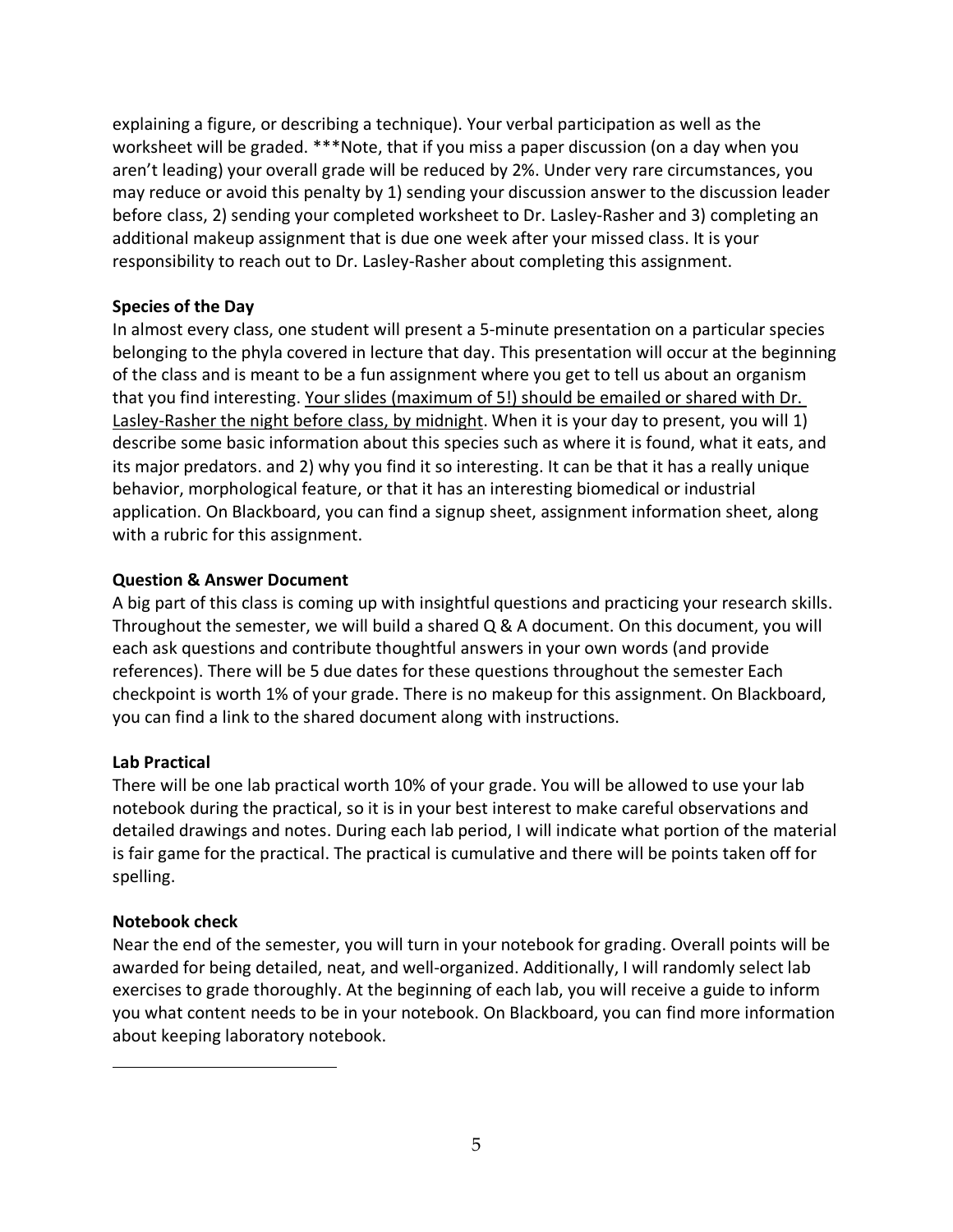|           | <b>Grade Determinations:</b>                                                   |                                                         |  |  |
|-----------|--------------------------------------------------------------------------------|---------------------------------------------------------|--|--|
| Tests (3) |                                                                                | 45%                                                     |  |  |
|           | <b>Paper Discussions</b>                                                       | 15%                                                     |  |  |
| $\circ$   | Presentation (1)                                                               | 3%                                                      |  |  |
| $\circ$   | Leading discussion (1)                                                         | 3%                                                      |  |  |
| $\circ$   | Worksheet & participation (6)                                                  | 9%                                                      |  |  |
|           | Species of the day (2)                                                         | 5%                                                      |  |  |
|           | Questions document (5 checks)                                                  | 5%                                                      |  |  |
|           | Lab Practical (1)                                                              | 10%                                                     |  |  |
|           | Final Paper (1)                                                                | 10%                                                     |  |  |
|           | Notebook Check (1)                                                             | 10%                                                     |  |  |
|           | The letter grades for the class will be awarded using the following scale:     |                                                         |  |  |
|           | A= Excellent 90-100%                                                           | $(A - 90 - 92.9%)$                                      |  |  |
|           | B= Above average 80-89%                                                        | $(B - 80 - 82.9\%, B + 87 - 89.9\%)$                    |  |  |
|           | C= Satisfactory 70-79%                                                         | $(C = 70-72.9\%, C = 77-79.9\%)$                        |  |  |
|           |                                                                                | D= Unsatisfactory 60-69% (D- = 60-62.9%, D+ = 67-69.9%) |  |  |
|           | F= Failing, below 60% Plus and minus grades will also be given.                |                                                         |  |  |
|           | $*$ Attondance, participation and offert will also be considered with berderli |                                                         |  |  |

Attendance, participation and effort will also be considered with borderline grades.

#### **Course Evaluations:**

At the end of each semester every student has the opportunity to provide constructive feedback on the course. It is important to me that you take the time to let me know your thoughts about the course. I use your feedback to make improvements in the course materials, assignments, and outcomes.

## **Attendance Policy:**

I do not take attendance during lecture. However, if you miss a class on a day when you are supposed to present or lead a discussion, this will result in a zero for the missed assignment(s). Additionally, there are times when your participation is critical for the overall class dynamic such as in paper discussions, guest lectures, and labs. Missing a paper discussion will result in an automatic 2% reduction in your overall grade (see above 'Worksheet and Participation' for important details). Missing a lab or guest lecture will result in an automatic 3% reduction in your overall grade. Under very rare circumstances, you may reduce or avoid a penalty by completing a makeup assignment due one week after the missed class/lab. It is your responsibility to reach out to Dr. Lasley-Rasher about completing this assignment. These requests will be considered on a case-by-case basis. Note that you will be asked to drop the class if you miss more than two labs.

## **Technology in the Classroom:**

If you have a situation that necessitates you answering a (silenced!) call or texting during class, please notify me prior to class. Otherwise, please refrain from talking, texting, and otherwise using phones during the lectures. Use of devices and talking during a lecture or student presentation disturbs others and is disrespectful to the presenter. If you must take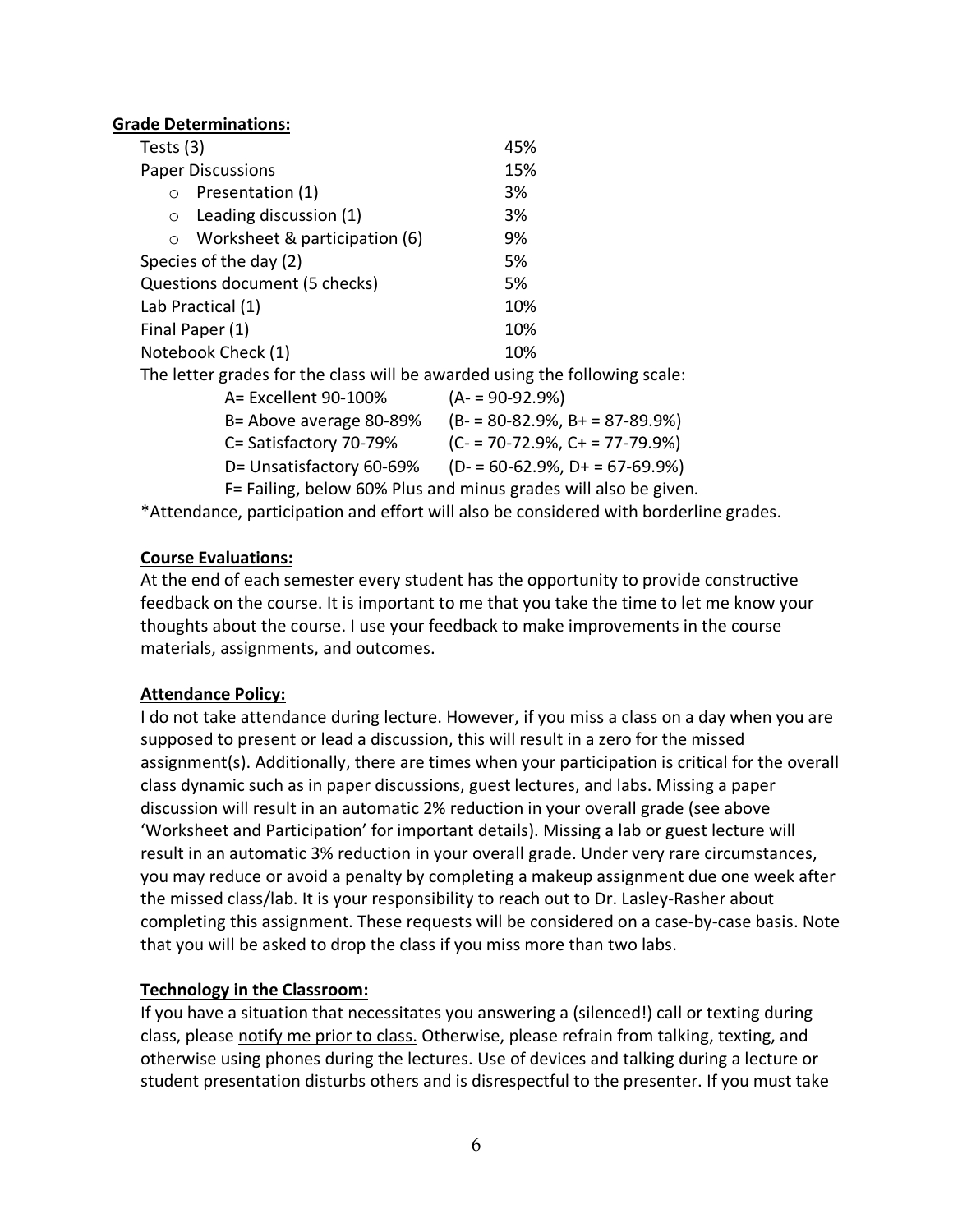notes using a laptop, please sit in the back so that your screen does not disturb other students.

### **Class Cancellation:**

Be sure that you have enrolled in the campus notifications services, so that you are aware of any closures due to inclement weather. From time to time USM will close the University due to inclement weather. If campus is closed **during class**, I will post that day's lecture and activity on Blackboard, so that we can stay on track with our schedule. I live an hour away from campus and there may be times in which I am unable to make it to campus even when USM is open. If this occurs, I will send an email by 8 am the day of class to alert you. Again, I will post that day's lecture and activity on Blackboard.

#### **Academic Integrity:**

Everyone associated with the University of Southern Maine is expected to adhere to the principles of academic integrity central to the academic function of the University. Any breach of academic integrity represents a serious offense. Each student has a responsibility to know the standards of conduct and expectations of academic integrity that apply to academic tasks. Violations of student academic integrity include any actions that attempt to promote or enhance the academic standing of any student by dishonest means. Cheating on an examination, stealing the words or ideas of another (*i.e.*, plagiarism), making statements known to be false or misleading, falsifying the results of one's research, improperly using library materials or computer files, or altering or forging academic records are examples of violations of this policy which are contrary to the academic purposes for which the University exists. Acts that violate academic integrity disrupt the educational process and are not acceptable. Evidence of a violation of the academic integrity policy will normally result in disciplinary action. A copy of the complete policy may be obtained from the Dean of Students Office, online at www.usm.maine.edu/deanofstudents or by calling and requesting a copy at (207) 780-5242.

#### **Americans with Disabilities (ADA) Notification/ Accommodations:**

The university is committed to providing students with documented disabilities equal access to all university programs and services. If you think you have a disability and would like to request accommodations, you must register with the Disability Services Center. Timely notification is essential. The Disability Services Center can be reached by calling 207-780- 4706 or by email at dsc- usm@maine.edu. If you have already received a faculty accommodation letter from the Disability Services Center, please provide me with that information as soon as possible. Please make a private appointment so that we can review your accommodations.

## **Learning Commons and Tutoring:**

Tutoring services include writing, critical reading, academic coaching, study skills and time management. Walk-in tutoring is available at the Glickman Library in Portland, the Gorham Library, and the LAC Writing Center. For best service, we recommend making an